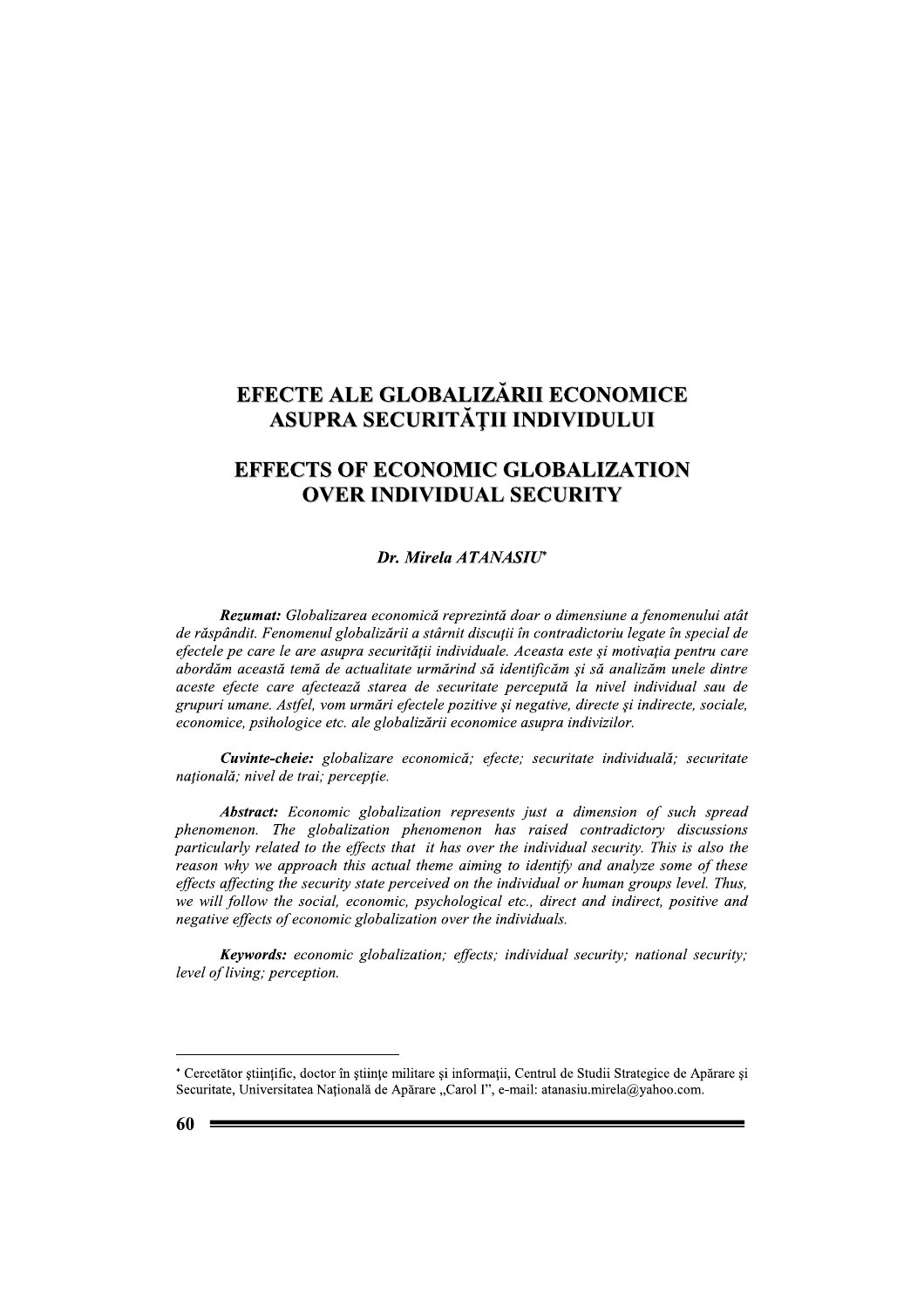**Nevista de Științe Militare ~ 3/2013** 

lobalizarea, indiferent dacă este privită ca fenomen sau proces, Semnifică, cu prioritate, eliminarea limitelor teritoriale, indiferent daçă ne referim la relatii politice, economice, sociale, militare sau de orice altă natură.

Globalizarea actuală este văzută în termeni de ascensiune nelimitată a tehnologiei, circulatie neîngrădită a informatiei, uniformizare a economiei, liberă circulație a capitalului și a indivizilor și, nu în ultimul rând, alinierea politică în perspectiva unei guvernări globale.

O perspectivă importantă de înțelegere a globalizării este premisa că activitatea economică domină relatiile internationale înlocuind războiul ca fortă motrice atât în politica statelor, cât și cea a politicii duse pe plan global. Astfel, caracteristica esențială a globalizării economice este aceea că efectele sale și activitățile sale transcend limitele naționale teritoriale ale statelor

#### Globalizarea și mutațiile în materie de securitate

Nu există îndoială că globalizarea a mutat atenția de la stat ca obiect principal de referintă al securității și a deschis drumul unei multitudini de alte amenintări, obiecte de referință și cadre de securitate la care specialistii să se raporteze în studiul securității. Astfel, a început să se mute centrul de gravitate pe alte dimensiuni de securitate – umană, economică, identitară, de mediu etc.). Un element-cheie în tot acest proces al mutațiilor de securitate este acela că globalizarea (împreună cu creșterea costurilor bunurilor și serviciilor și amplificarea capacității de distrugere a noilor arme) a devenit instrument al degradării războiului traditional ca metodă de reglementare a relațiilor dintre state, fapt ce a dus ulterior, pe linie de consecință, la slăbirea bazei nationale ale statelor-natiuni.

La nivel individual, globalizarea se referă la cresterea ariei, dimensiunii și intensității interacțiunilor umane și consecințele acestora generează un nivel crescut de interdependentă. Interdependenta duce la creșterea importanței nivelului sistem global (economie globală, sfera informatională globală, mediu global de securitate, societate internatională) în defavoarea nivelului unitar al statului. Acest proces duce la înmultirea intereselor comune, împărtășite de grupuri din ce în ce mai largi de indivizi care sunt determinați să colaboreze în găsirea de soluții la probleme care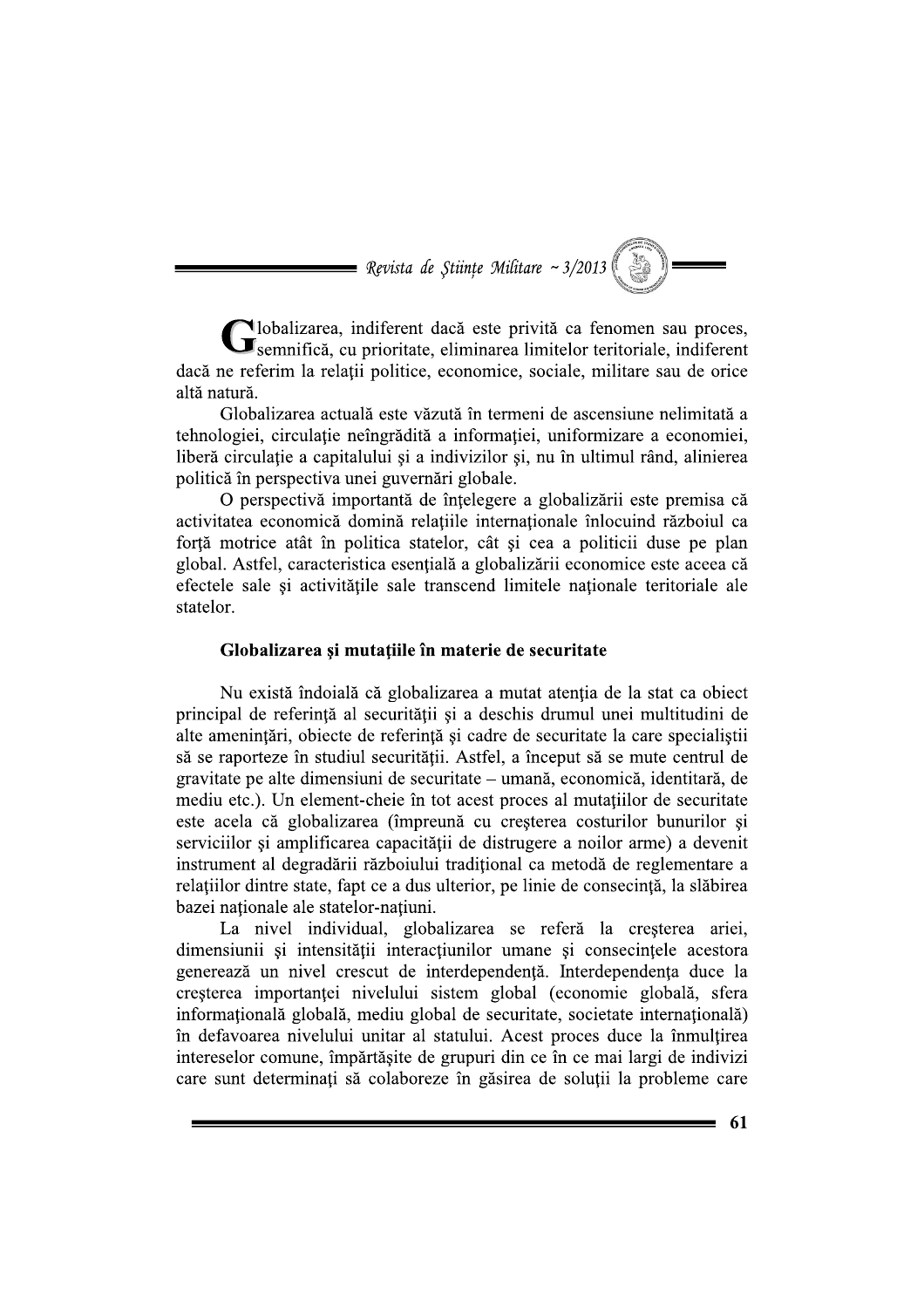

devin și ele globale (epidemii, crize economice, război cibernetic, schimbări climatice etc.).

Datorită faptului că globalizarea schimbă natura și intensitatea amenintărilor, nivelul statal devine din ce în ce mai putin relevant ca obiect de referință, iar capabilitățile de stat devin incapabile în a se adresa acestor amenintări. Astfel, securitatea natională încetează să fie unicul exponent de raportare al securității.

### Securitatea umană

Conceptul de securitate umană este strâns legat de securitatea dezvoltării umane și drepturile omului. Aceasta deoarece se cunoaște că dezvoltarea umană nu poate avea loc fără asigurarea respectării drepturilor universale si fundamentale ale omului, iar aceasta reprezintă o conditie sine qua non a dezvoltării societății și individului. Cadrul securității umane cuprinde cele două concepte, le combină și le comprimă reieșind un tot unitar.

Individul este principalul obiectiv al securității umane, această paradigmă împrumutând din areale, concepte și modele politice, economice și sociale centrate pe om sau grup. Securitatea comunității umane, cadru al organizării indivizilor sociali, prin care se asigură protejarea mediului de viață al indivizilor în fața elementelor cu caracter perturbator sau distructiv, rezultă astfel că securitatea individului este legată de managementul amenintărilor.

Aceste transformări în paradigma securității au generat suficiente argumente pentru definirea securității umane ca înglobând patru caracteristici fundamentale: (1) securitatea umană este o provocare și o preocupare universală; (2) componentele securității umane sunt interdependente; (3) securitatea umană poate fi mai curând realizată prin prevenție decât prin intervenție ulterioară; (4) securitatea umană este centrată pe individ<sup>1</sup>. Pe acest fundament, securitatea umană privește două perspective convergente: "siguranța în raport cu amenințări cronice precum

<sup>&</sup>lt;sup>1</sup> UNDP, Human Development Report 1994, pp. 22-23.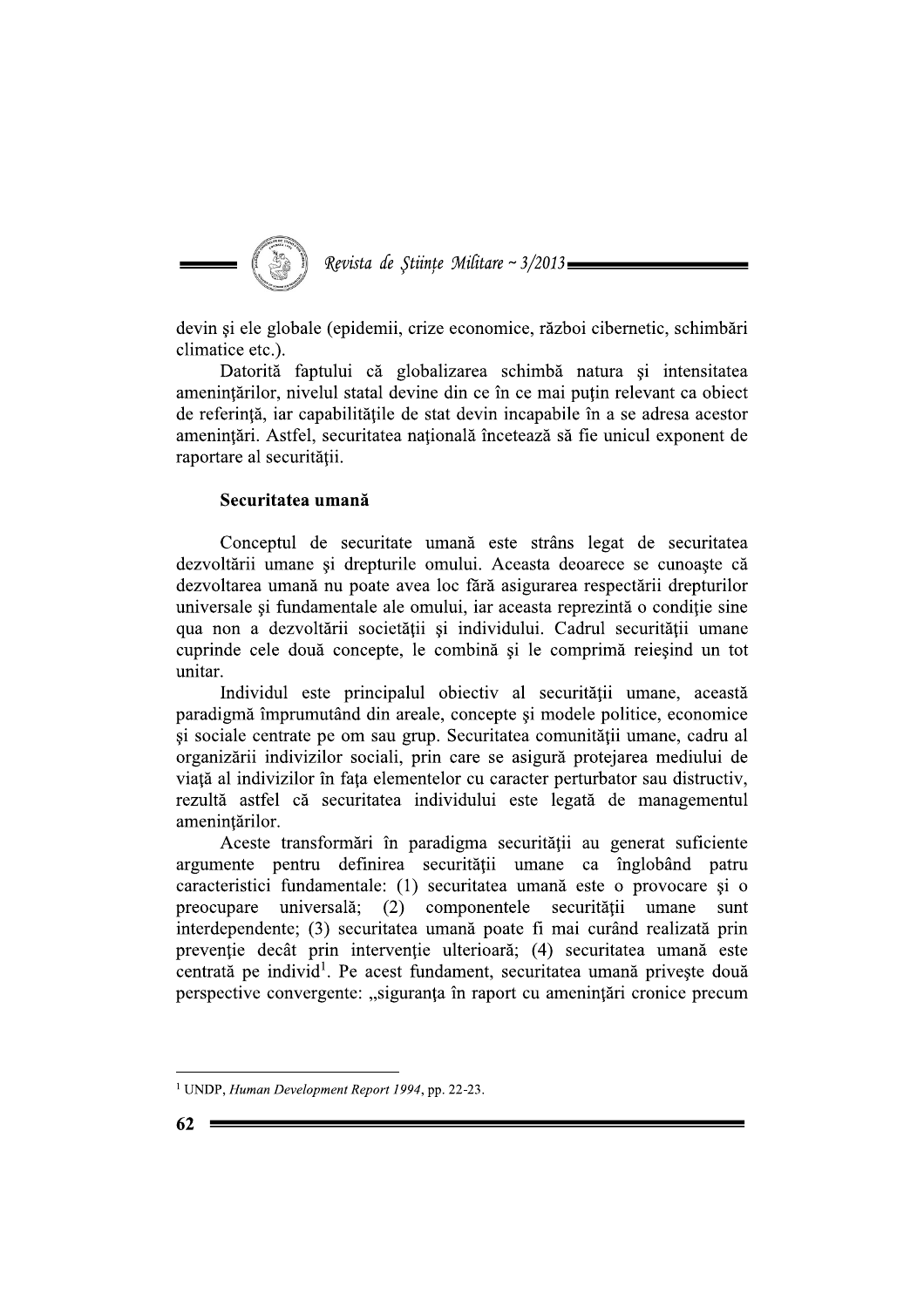

foametea, boala sau represiunea" precum și "protecția față de disfuncțiile bruste si profunde care apar în viata cotidiană"<sup>2</sup>.

Globalizarea nu este direct responsabilă pentru răspândirea conceptelor si valentelor drepturilor omului sau securității umane a căror forță motrice este reprezentată de ideologia puternic liberală a statelor și societătilor, cu precădere occidentale, totusi, datorită globalizării, s-a aiuns la o penetrare a statului si la degradarea suveranitătii nationale, implicit, o scădere a valorii securității acestuia, care au creat o nișă în care securitatea umană a pătruns ca obiect de referință, mutând centrul de greutate al analizei de securitate de pe actorul statal, pe individ, cu nevoile sale. Acesta este motivul pentru care multe state nationale îsi raportează securitatea la cetățenii proprii.

### Securitatea economică în globalizare

Securitatea economică reprezintă un concept complex si dinamic. Complexitatea sa derivă din multitudinea de procese și fenomene economice, sociale, financiare și nu numai pe care o presupune, pe de o parte. Pe de altă parte, aici, intervine consistent globalizarea, văzută atât ca proces, cât și ca fenomen care acționează sistematic și permanent asupra economiilor nationale. Dinamismul său este dat de ritmul alert al proceselor și fenomenelor economice care se produc atât la nivel național, cât și planetar.

Securitatea economică trebuie înțeleasă primordial ca fiind un factor esențial al securității naționale care asigură resursele și echilibrul dinamic al celorlalte componente ale sistemului înglobat de securitatea natională.

Aceasta reprezintă una dintre dimensiunile securității naționale, regionale și planetare, deziderat al fiecărui individ, comunitate umană, stat national, comunitate globală etc.

Din punct de vedere politic, garantarea securității economice globale este objectiv prioritar al guvernelor, al organizatiilor regionale si internaționale care au ca menire asigurarea stării de stabilitate a economiei nationale si internationale fiind privită ca sursă și forță motrice a diminuării sau eliminării problemelor accelerate de procesul globalizării precum:

 $2$  Idem, p. 23.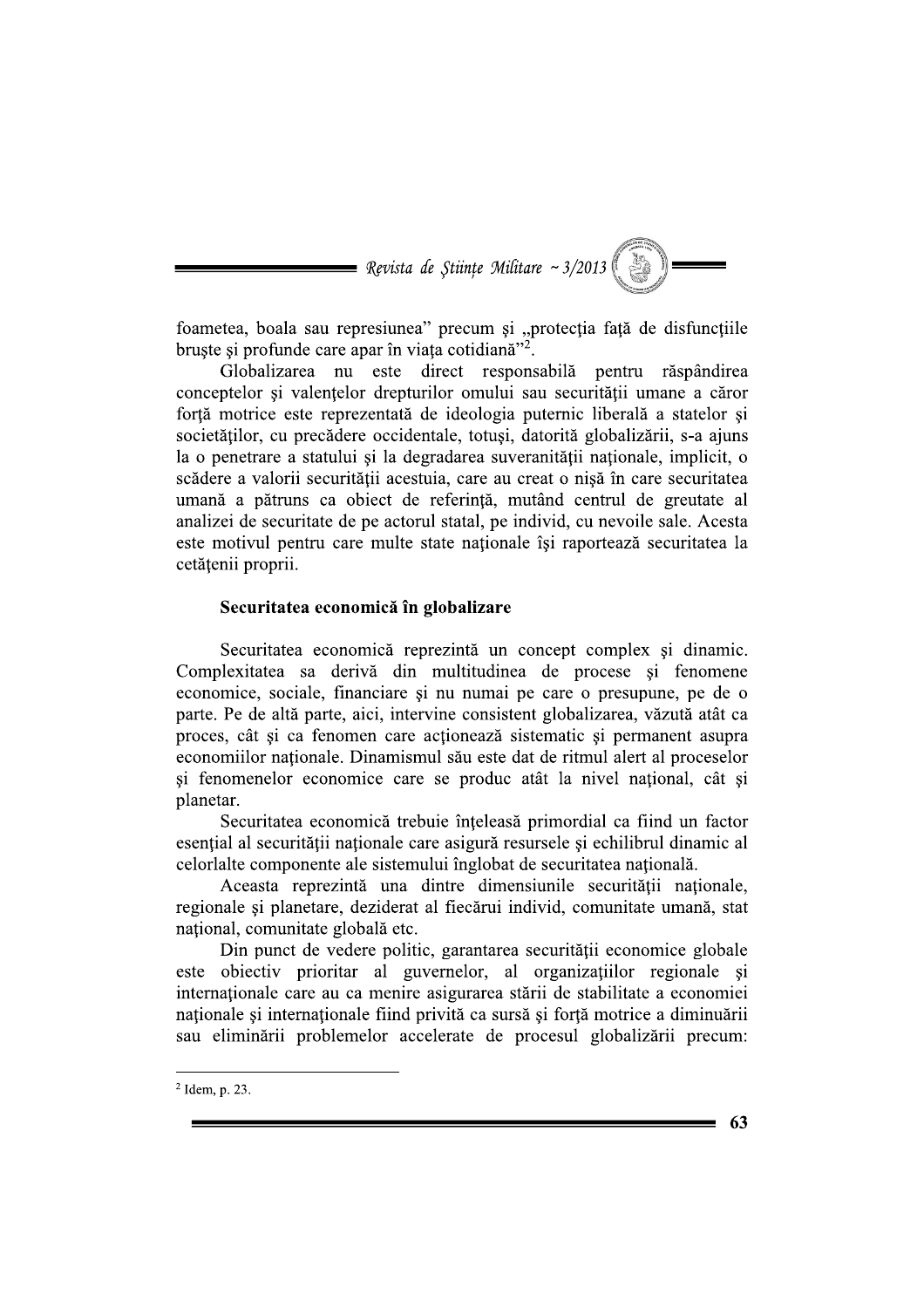

eradicarea sărăciei, foametei, inegalităților sociale și economice atât între indivizi, cât și diferite regiuni ale unor tări – consecinte negative directe ale globalizării economice.

Asigurarea securității economice este rezultatul interacțiunii dintre factorii interni și cei externi care potențează sau nu întreg procesul de productie, repartitie si consum al bunurilor si serviciilor realizate într-o economie natională.

Securitatea economică are la bază două tipuri de factori economici care pot genera securitate sau insecuritate. Factorii economici care pot genera securitate nu pot fi decuplați de procesul ireversibil al globalizării, ce favorizează atât competitia, cât și cooperarea pentru putere, resurse, căi de transport și comunicații și piețe de desfacere.

Fenomenul globalizării a accelerat integrarea economică, tehnologică, culturală și politică, alături de guvernarea democratică, dinamismul economic și economia de piață, respectarea drepturilor omului și evoluția comunicatiilor.

Globalizarea economică înregistrează cel puțin patru efecte pozitive:

a) asupra pietelor, pe care le face mai eficiente;

b) asupra relațiilor comerciale datorită competiției sporite pe piața de bunuri și servicii;

c) cresterea securității și stabilității statelor ca urmare a cresterii dependenței economice unora față de altele, acestea ajung să aibă tot mai multe interese comune, deci divergentele dispar;

d) egalizarea bogăției pe plan mondial. Deși cetățenii statelor dezvoltate consideră că nivelul lor de trai a stagnat sau este în declin datorită globalizării economice, alți indivizi (emigranți din țările mai puțin dezvoltate, de exemplu) au beneficiat de libertatea de mișcare oferită de globalizare ajungând să muncească pentru un trai decent venind din zone geografice în care erau la limita supravietuirii.

Printre indicatorii care înregistrează efectele pozitive directe ale globalizării economice și se constituie, concomitent, în indicatori ai securității economice a statului și cetățenilor săi, se numără:

- cresterea produsului intern brut;

- cresterea PIB-ului/locuitor:
- cresterea nivelului rezervelor valutare;
- scăderea inflației;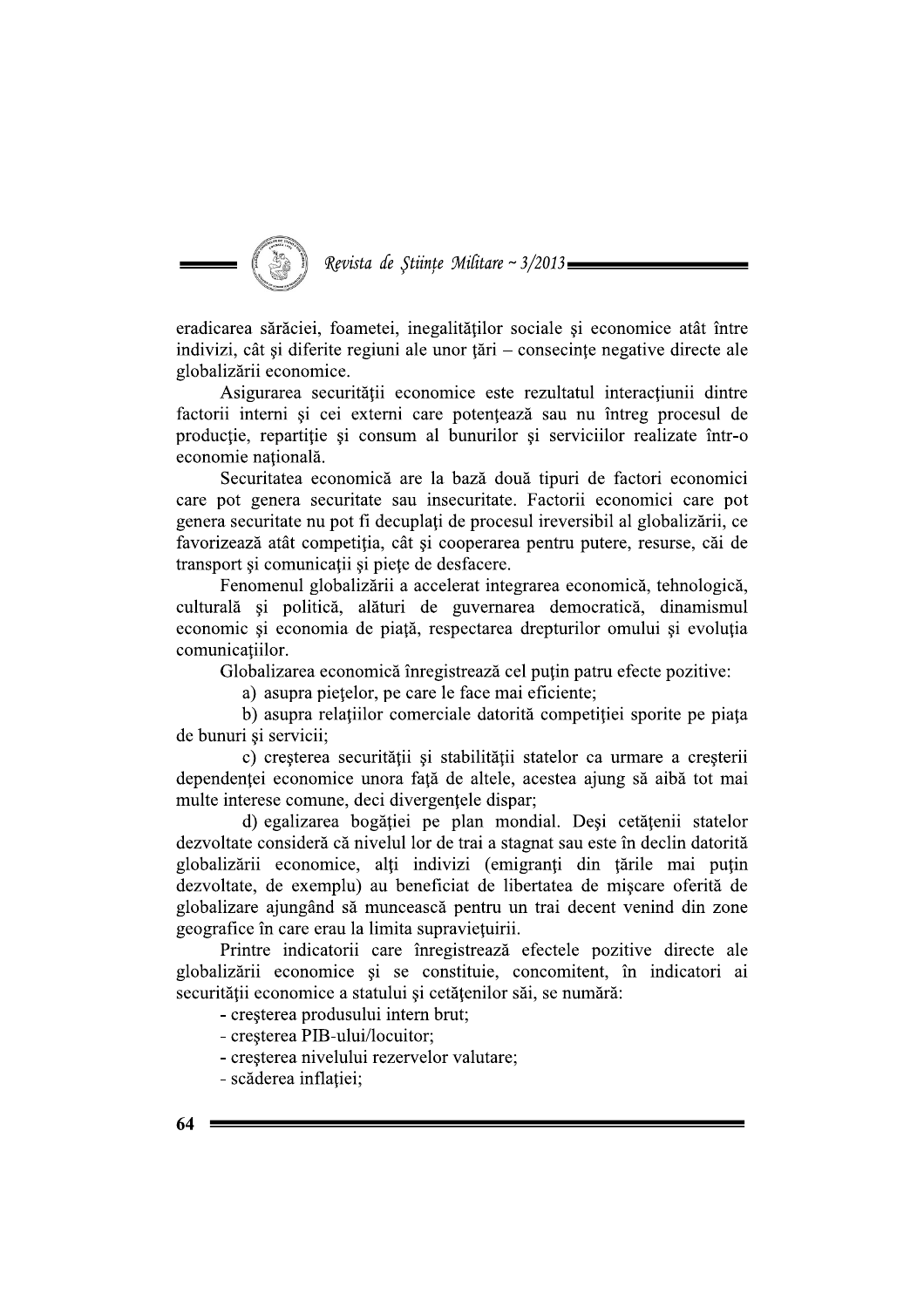**Nevista de Stiințe Militare ~ 3/2013** 

- scăderea șomajului;

- rata de schimb externă:
- cresterea investitiilor externe directe:
- cresterea balantei comerciale;
- scăderea datoriei externe;
- răspândirea și dezvoltarea sistemului informational:

- accesul ridicat al populatiei la mijloacele de comunicare interne si internationale.

Factorii economici care generează efecte insecuritare directe pentru indivizi și state sunt: sărăcia extremă; crizele financiare și de resurse energetice: răspândirea bolilor infectioase; urbanizarea *iratională*: problemele legate de hrană (sărăcia, foametea, consumul în exces, degradarea terenurilor și a resurselor de apă); inegalitatea economică și instabilitatea socială.

Liberalizarea comerțului și finanțelor semnifică faptul că granițele statelor au devenit mai permeabile iar firmele transnaționale au devenit actori globali cvasi-independenți. Existența unei economii globale pe lângă o distribuire inegală a averii și bunăstării creează dinamici migraționiste la nivel de metasistem greu de controlat la un cost acceptabil. Mai mult, Internetul permite oamenilor să comunice, să acceseze informații, inclusiv economice, si să se organizeze în întreaga lume. Acest fapt dă putere atât societății civile globale (organizații de caritate, grupuri de lobby și de presiune etc.), dar si grupurilor societății globale ilegale (criminali sau teroriști). Poluarea reprezintă o altă consecință care deși poate fi declanșată într-un singur stat, nu poate fi limitată la acesta și nici nu stă în puterea unui singur stat de a o combate.

#### Concluzii

Relația dintre globalizare, dezvoltare și securitate umană este absolut necesară și extrem de utilă pentru înțelegerea și explicarea spațiului contemporan al relațiilor internaționale.

Conceptul de globalizare economică este strâns legat de cel de securitate economică. Globalizarea economică afectează în mod direct securitatea economică care reprezintă o resursă indispensabilă a vieții cotidiene și care permite individului și comunității umane să-și realizeze